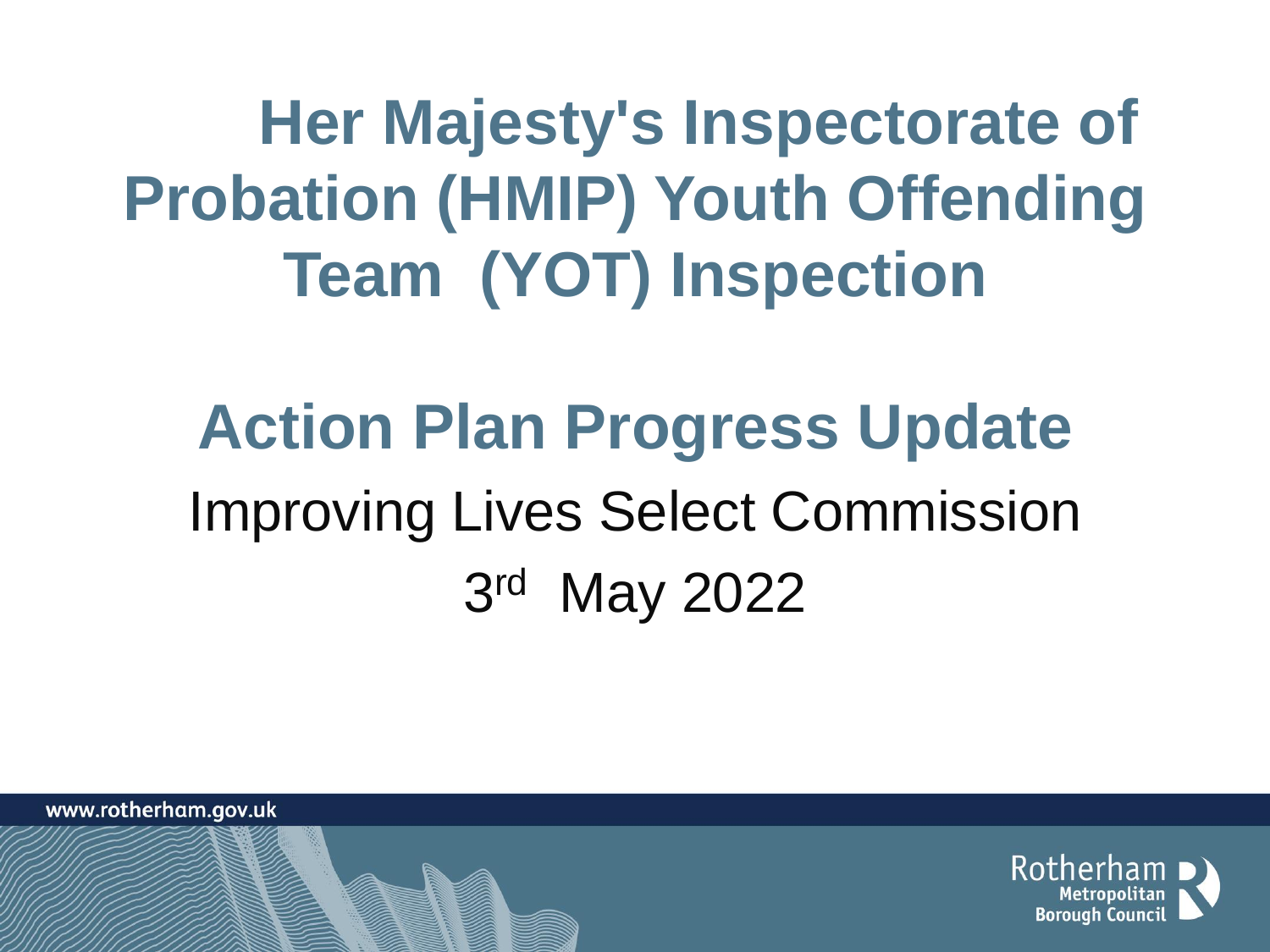# **HMIP Inspection of Rotherham YOT**

- Received notification of HM Inspectorate of Probation inspection of youth justice services on **Friday 7th August 2020**. (First in 10 yrs.) – (Peer review in 2017)
- Inspected under the HMIP 'Small YOT' Inspection Framework (\*3<sup>rd</sup> to be inspected under the new framework)
- Inspection was conducted remotely
- The Inspection was carried out across 3 'Domains' and 12 standards
- Final ratings were based on an algorithm and the results from 10 individual cases
- Inspection report was published on 17th December 2020
- Overall judgement was Requires Improvement
- HMIP makes five recommendations
- Inspection Action Plan submitted to Youth Justice Board (YJB) on 11<sup>th</sup> January 2021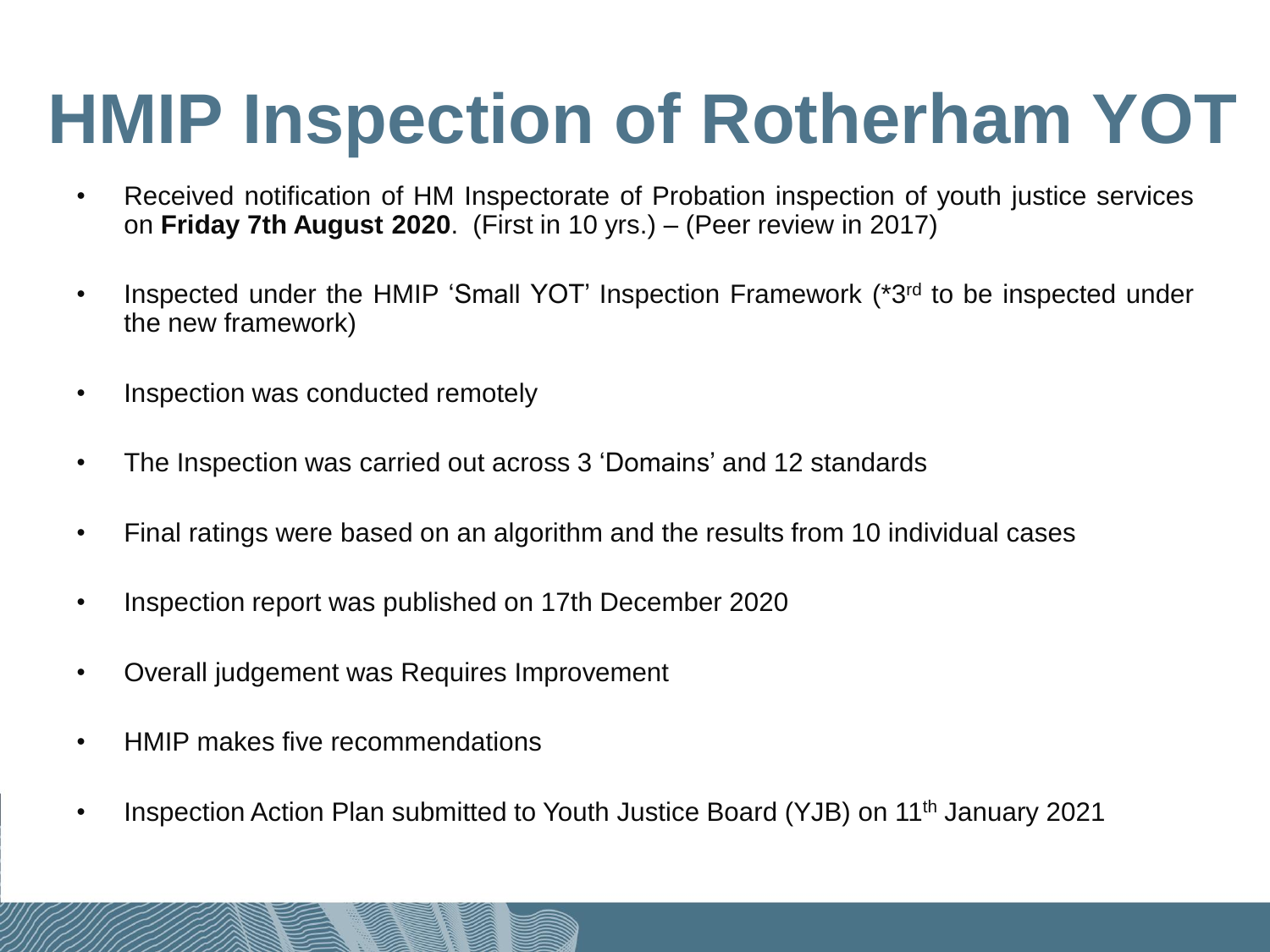# **Agreed actions from ILSC 26th January 2021**

- Grip and pace from partners re Action Plan  $\vee$
- Restorative Justice training for all residential staff and foster carers  $\checkmark$
- Revise RMBC Children in care and Youth Justice policy and protocol  $\checkmark$
- Work with partners to reduce disproportionality  $\checkmark$
- Complete Action plan (46 Actions) within agreed time frames  $\checkmark$
- Commission a Youth Justice Peer Review  $\checkmark$

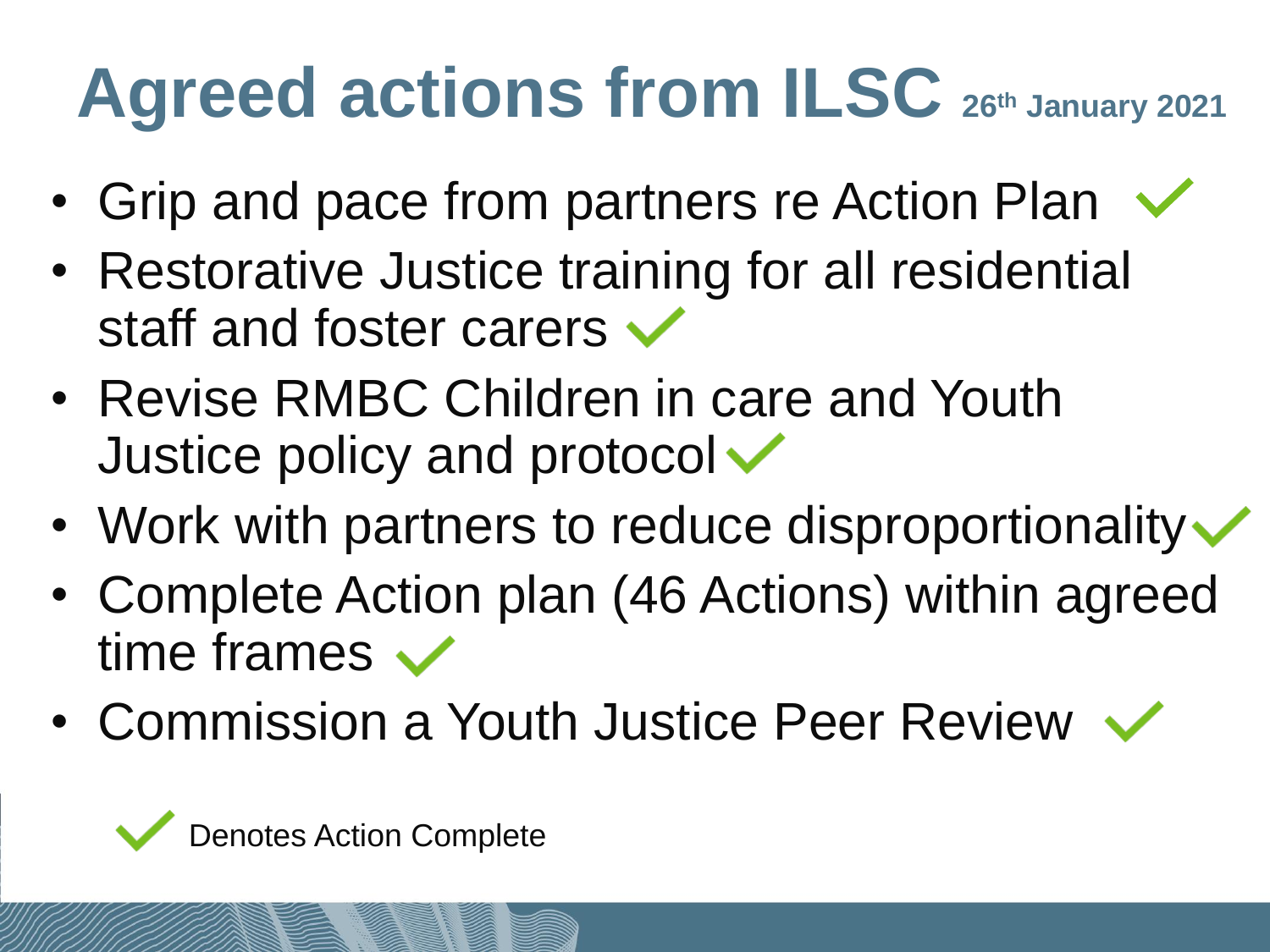### **Youth Justice Peer Review 29th – 31st March 2022**

#### **Key Lines of Enquiry:**

- Whether the partnership understands the needs of the YOT cohort and its role in setting the priorities for the YOT
- The role of the partnership in relation to risk management of justice involved children
- Looked after children (LAC) and the disproportionate numbers in the YOT cohort
- Early help partnership working and the impact this has locally on first time entrants (FTE).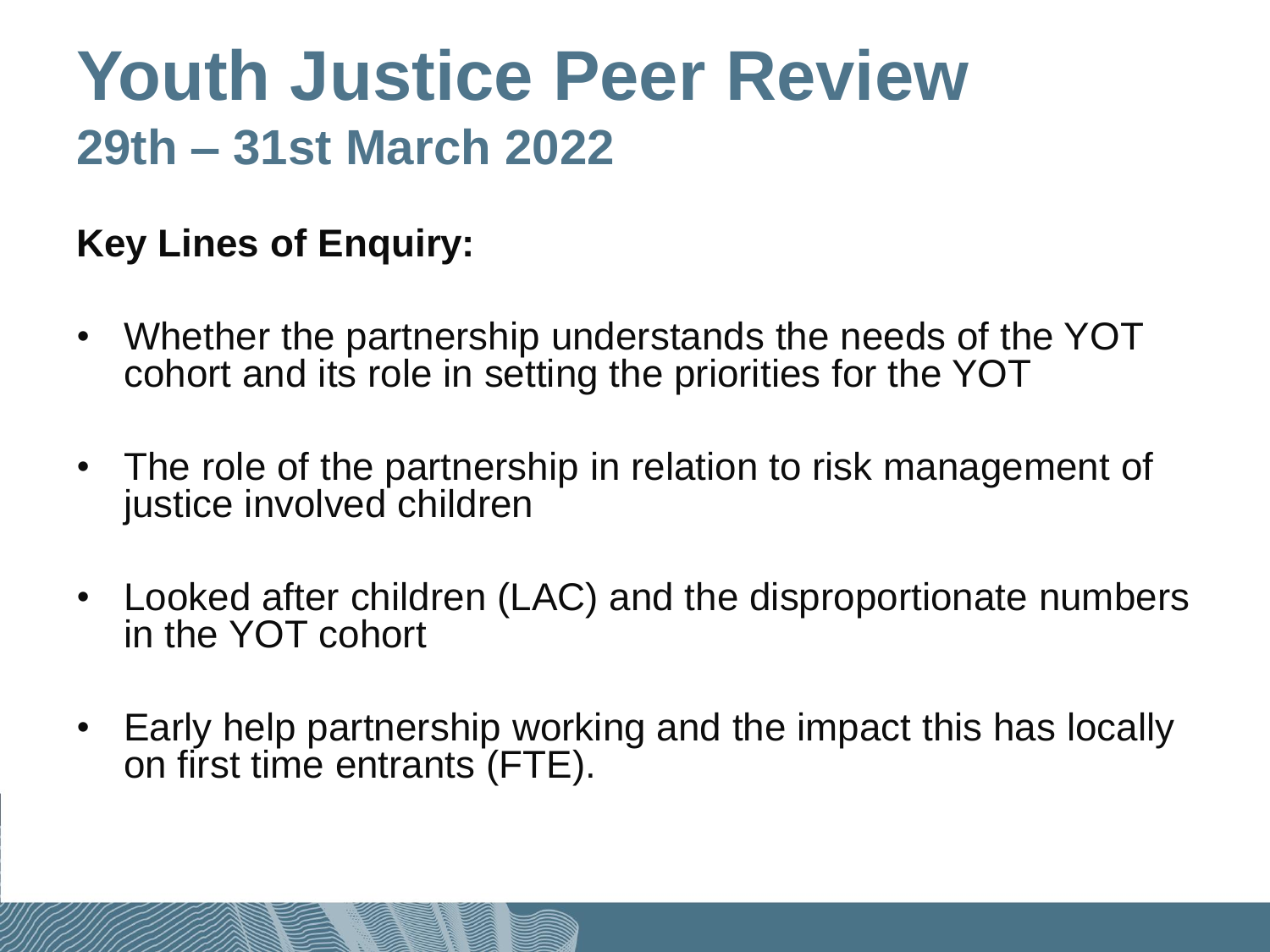### **Feedback**

- It was impressive to hear about such a child centred YOT Board where children are at the centre of decision making
- We observed some very strong partnerships at both operational and strategic level which is a key strength for Rotherham
- There is a genuine commitment from partners to the 'child first' approach
- It is important to mention the positive culture we experienced in Rotherham.
- There is a real sense of drive from the workforce who are clearly very proud to work in Rotherham and want the best outcomes for the children. This was evident in all of the focus groups we attended and the staff we met.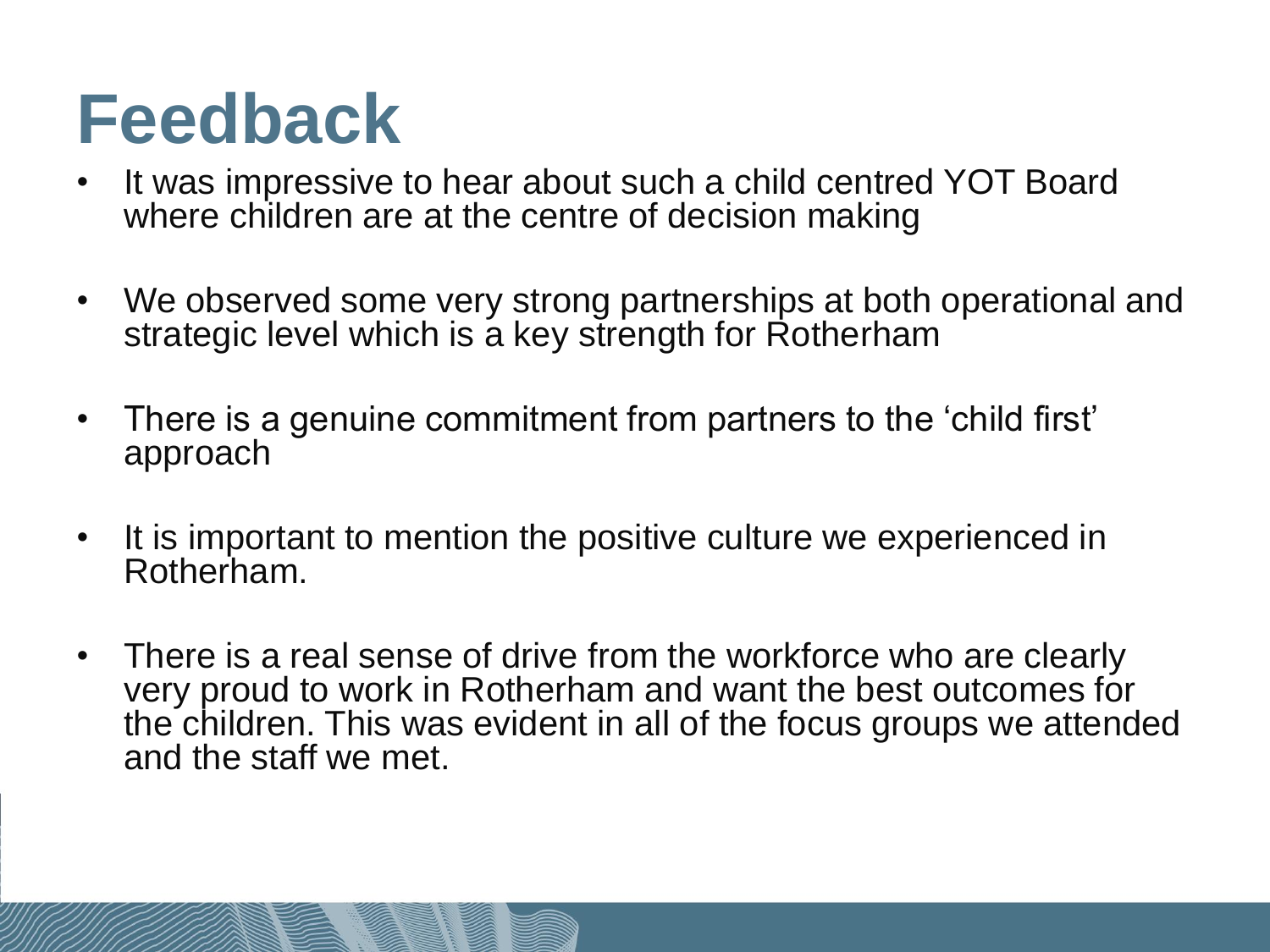### **Golden Threads …**

- The voice of the child and children at the centre of decision making
- Focus on participation at the board is clearly evident
- Common thread that decision making is being made with children at the centre.
- The CHANCE group provides genuine consideration of child involvement, providing opportunities for real child empowerment, challenge and system change (i.e. CHANCE young people Meeting with Lead Member, system leaders)

\*CHANCE= Change How Adults Notice Children's Experience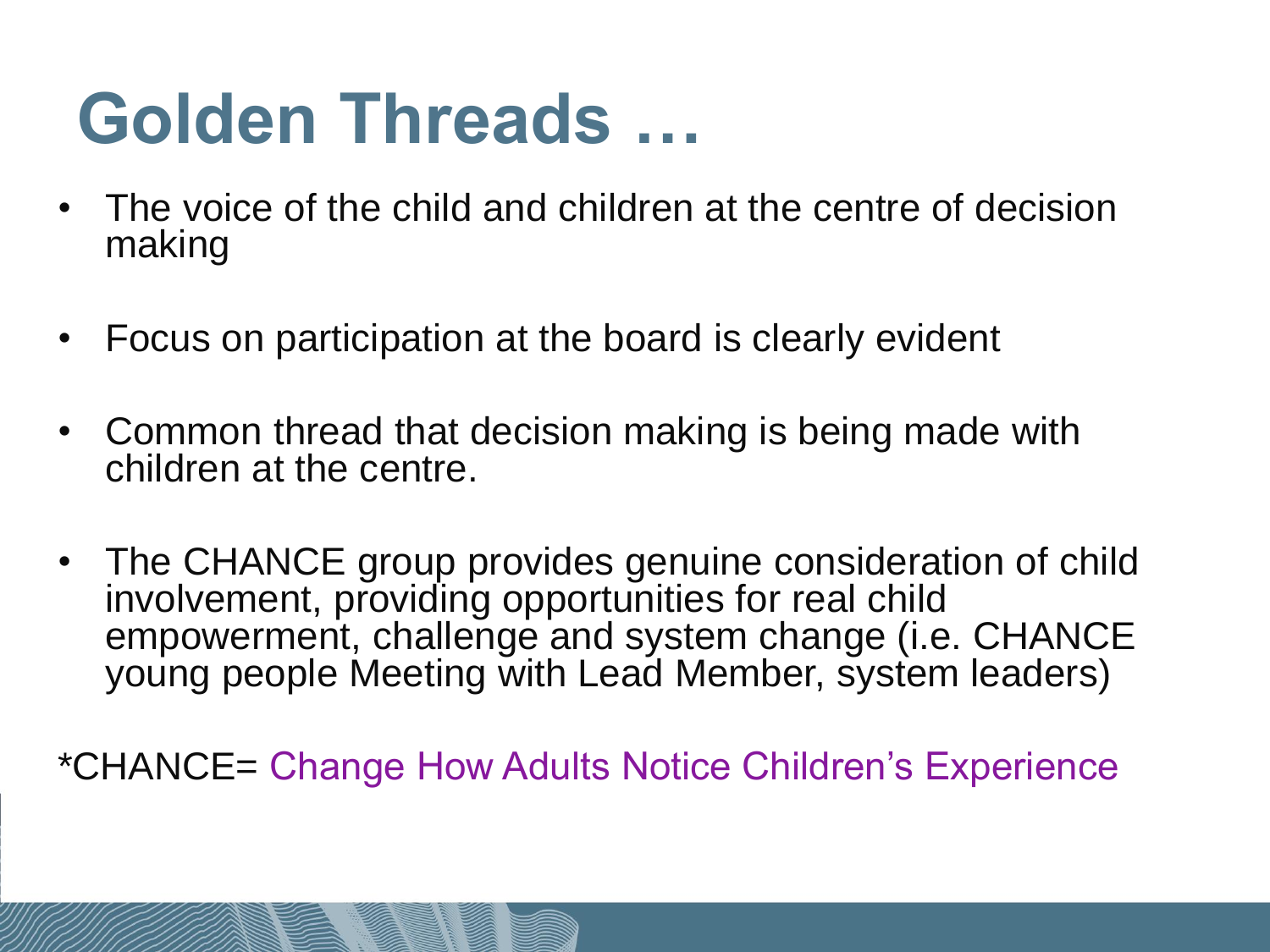### **The Review Found**

- A **positive culture** with **clear commitment to Rotherham's children**
- **Highly impressed** with engagement and commitment of the workforce
- **Cohesive values** across organisational layers
- **Approachable management team** and **visible senior leaders**
- **Confidence in the staff** team **is evident** from management and partners
- **Genuine partner relations at operational and strategic levels**  clear shared language and mutual respect
- There is a **culture of ensuring that children are diverted away from Court** and a **strong focus on engaging at the earliest opportunity**
- We found there was **a clear system to support risk management**
- There was a **strong commitment** from all regarding achieving good outcomes for Rotherham children. **This was observed politically, strategically, and operationally**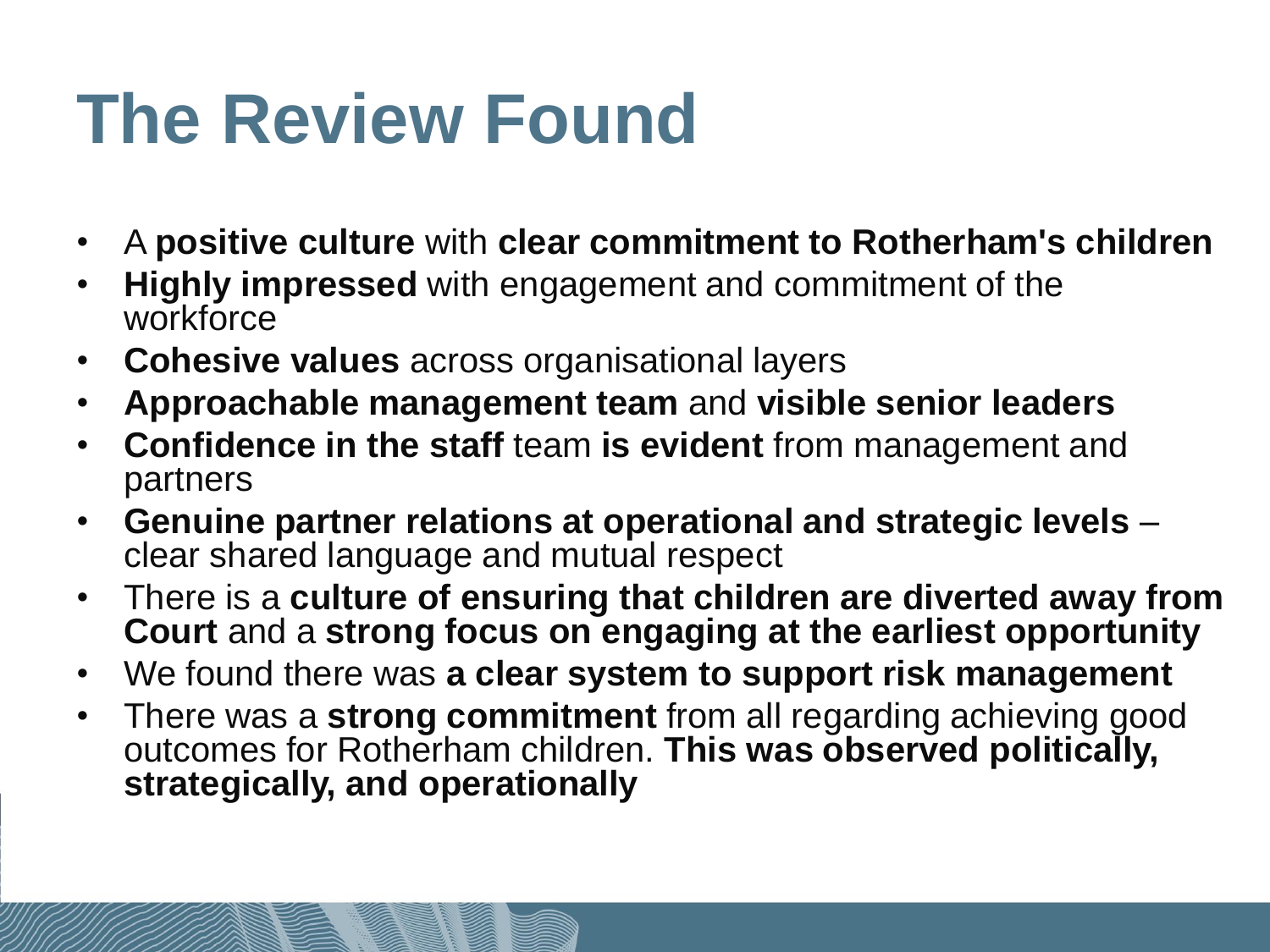**Whether the partnership understands the needs of the YOT cohort and its role in setting the priorities for the YOT (KLOE 1)**

#### **Strengths:**

- **Child centred** Board and children at the heart of decision making
- Staff have *some* awareness of and involvement in the Board and work of the partnership
- Staff have *some* understanding of the vision and priorities
- **Strong strategic and operational partnerships**
- Involvement of Board members in **development days** with staff
- Some YOT practitioners have attended the Board
- Children open to the YOT have attended the Board and challenged members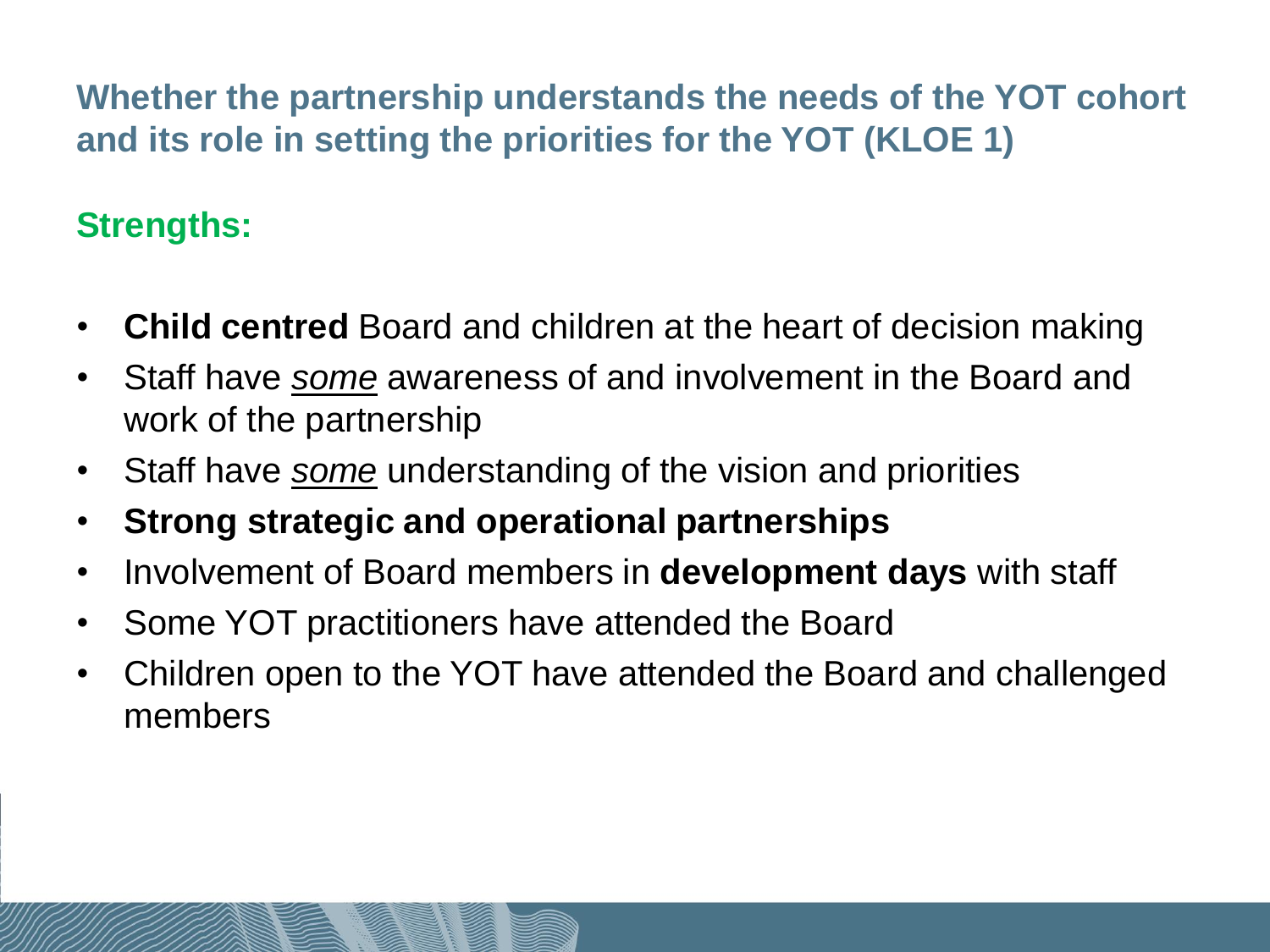# **KLOE 1**

#### **Areas for consideration:**

- Unclear priorities and lack of meaningful vision
- Some confusing data and it lacks depth / analysis. Some partners / staff not familiar with YOS cohort or profile of First Time Entrants (FTE)
- Performance information not sufficiently understood/adapted to promote Youth Justice improvements.
- Disconnect with managers / strategic and what children and practitioners are saying e.g. **knife crime**
- YOT-centric focus at Board level; need evidence of actions and plans **extending into other partnership areas**
- Improvement plan is it properly embedded and how is this measured?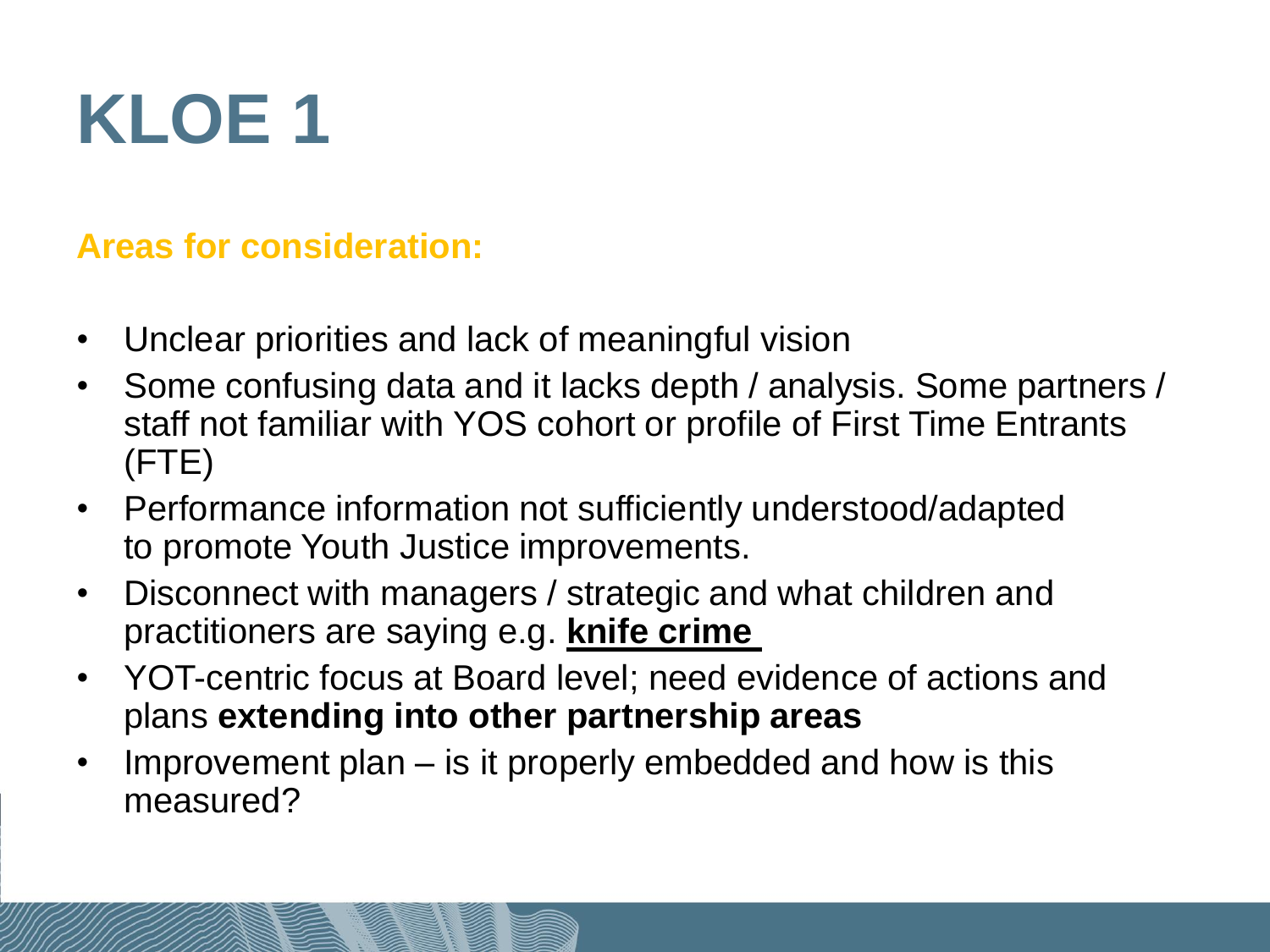**The role of the partnership in relation to risk management of justice involved children (KLOE 2)**

**Strengths:**

- **Strong focus on early intervention/prevention in supporting the reduction of risk**
- Service committed to a **child centred family approach**
- **Positive and committed partnerships**
- Commitment to the development of staff and partners
- **Systems in place to support the management of risk** i.e. YMARAC
- Evidence of the **voice of the child** in shaping services

\*YMARAC = Youth Multi Agency Risk Assessment Conference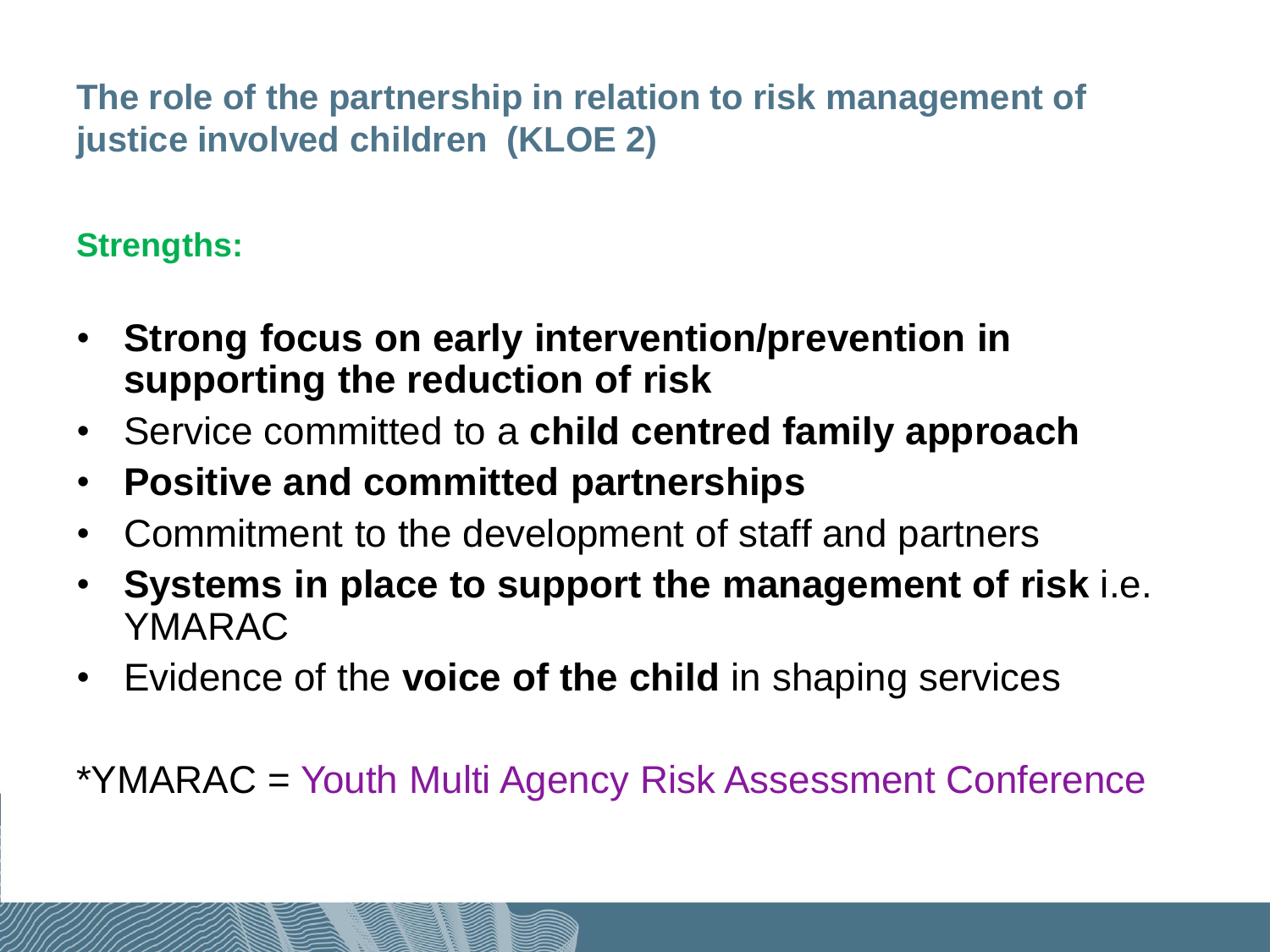# **KLOE 2**

#### **Areas for consideration**:

- YMARAC scrutiny of effectiveness in reducing and containing risk – Board confidence; suggest QA focus by management
- Development of the ETE offer and partnerships
- Victim risk management
- Resettlement and probation transitions
- Explore the disconnect between senior managers and staff/children regarding perceptions of knife crime within communities
- \*ETE= Education, Training, Employment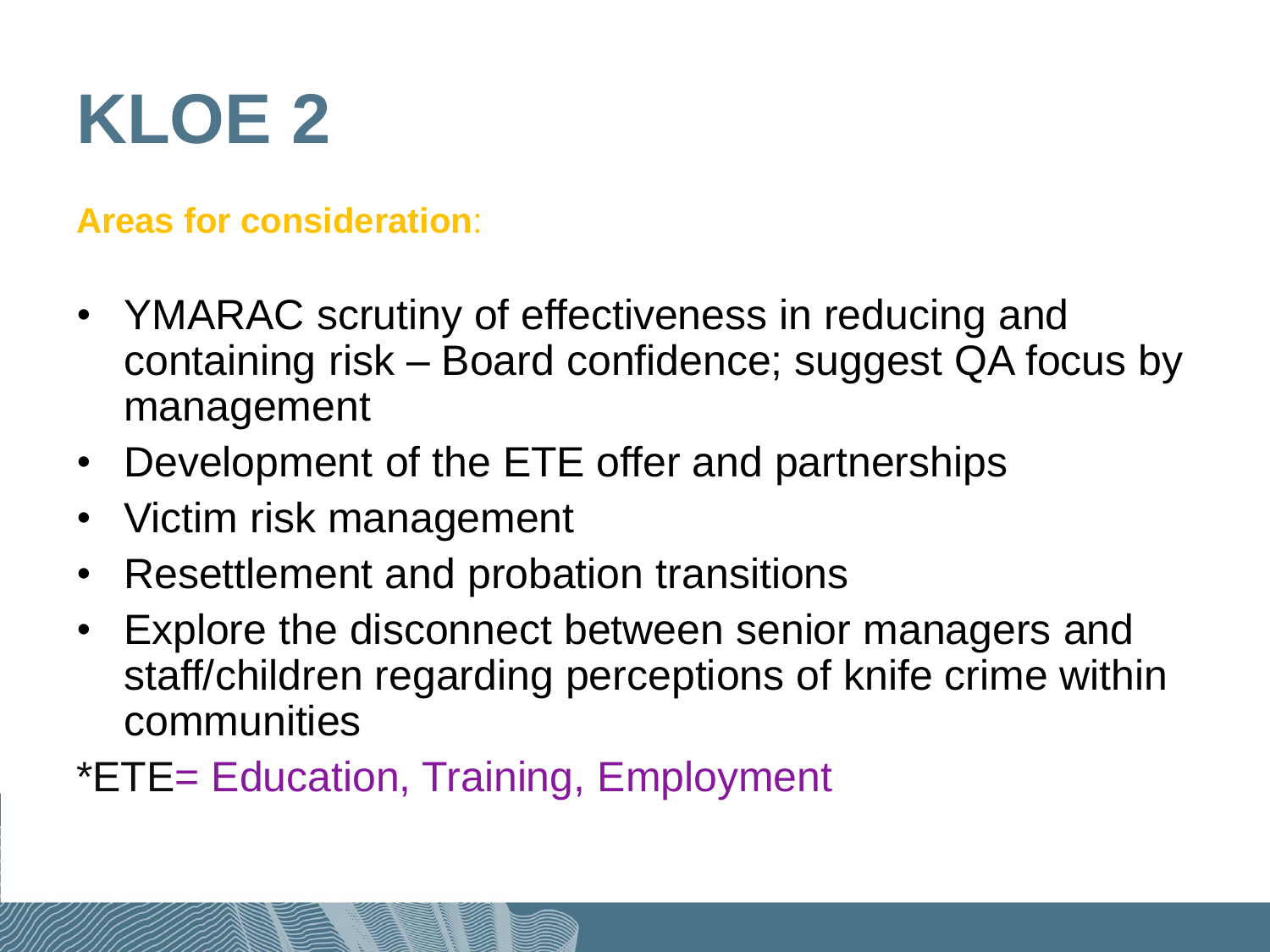**Looked after children and the disproportionate numbers in the YOT cohort (KLOE 3)**

**Strengths**:

- Children Looked After data is **not** suggestive that there is an overrepresentation within the YOT.
- Reducing the Unnecessary Criminalisation of Looked After Children Policy is now developed.
- There is a partnership/Children Service's commitment to restorative justice and restorative captures;

i.e. Remedi offering training to children's home/placements & iteration of the 10 Point Checklist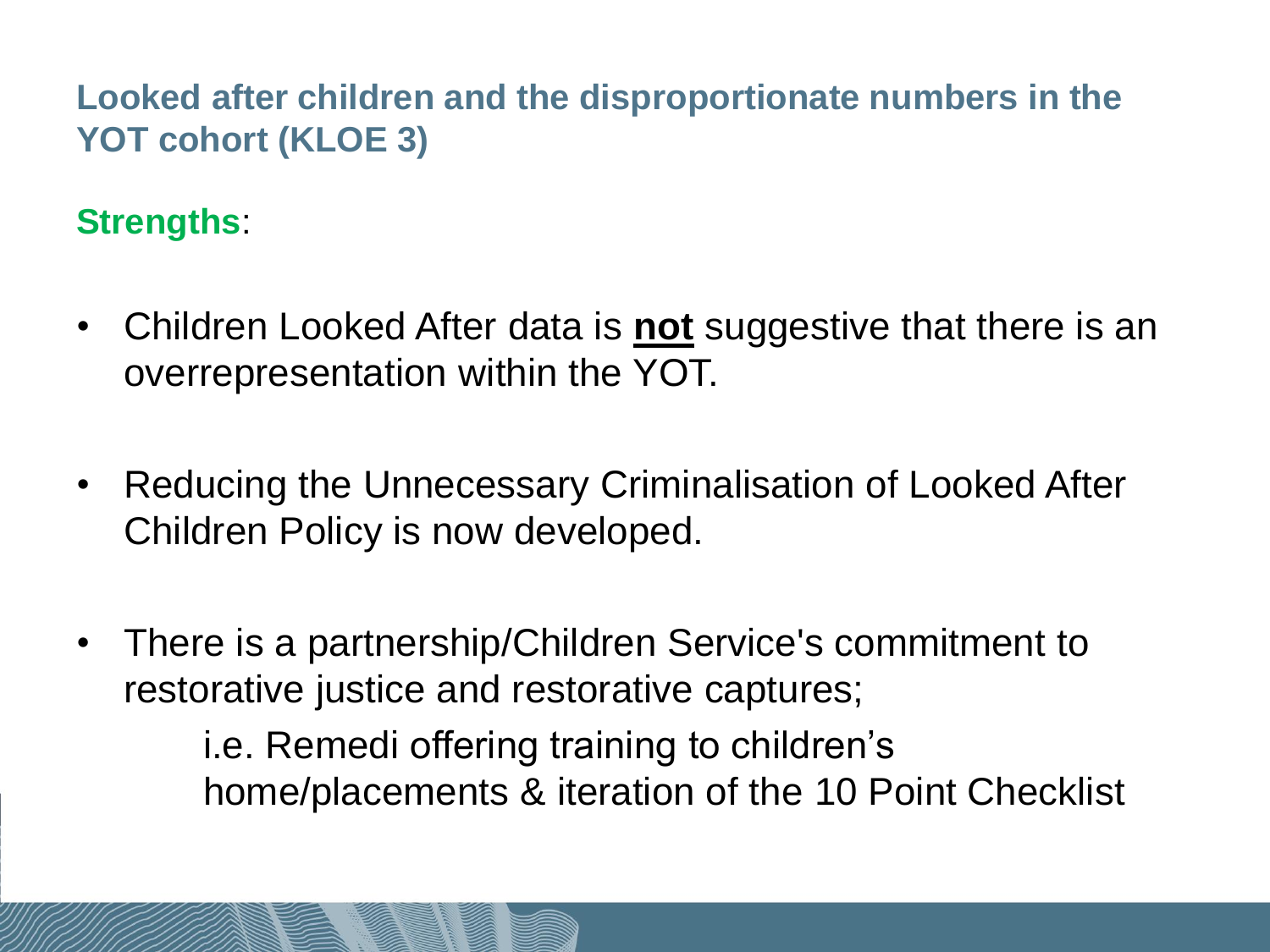

#### **Areas for consideration:**

- While the Protocol is in place, the process of embedding this/gaining sign off is in its infancy - the protocol has been developed based on current practice.
- Is the YOT Management Board the most effective governance arrangement for preventing the unnecessarily criminalisation of children.
- The story of how the positive reduction has been achieved is not consistently articulated at an operational and strategic level.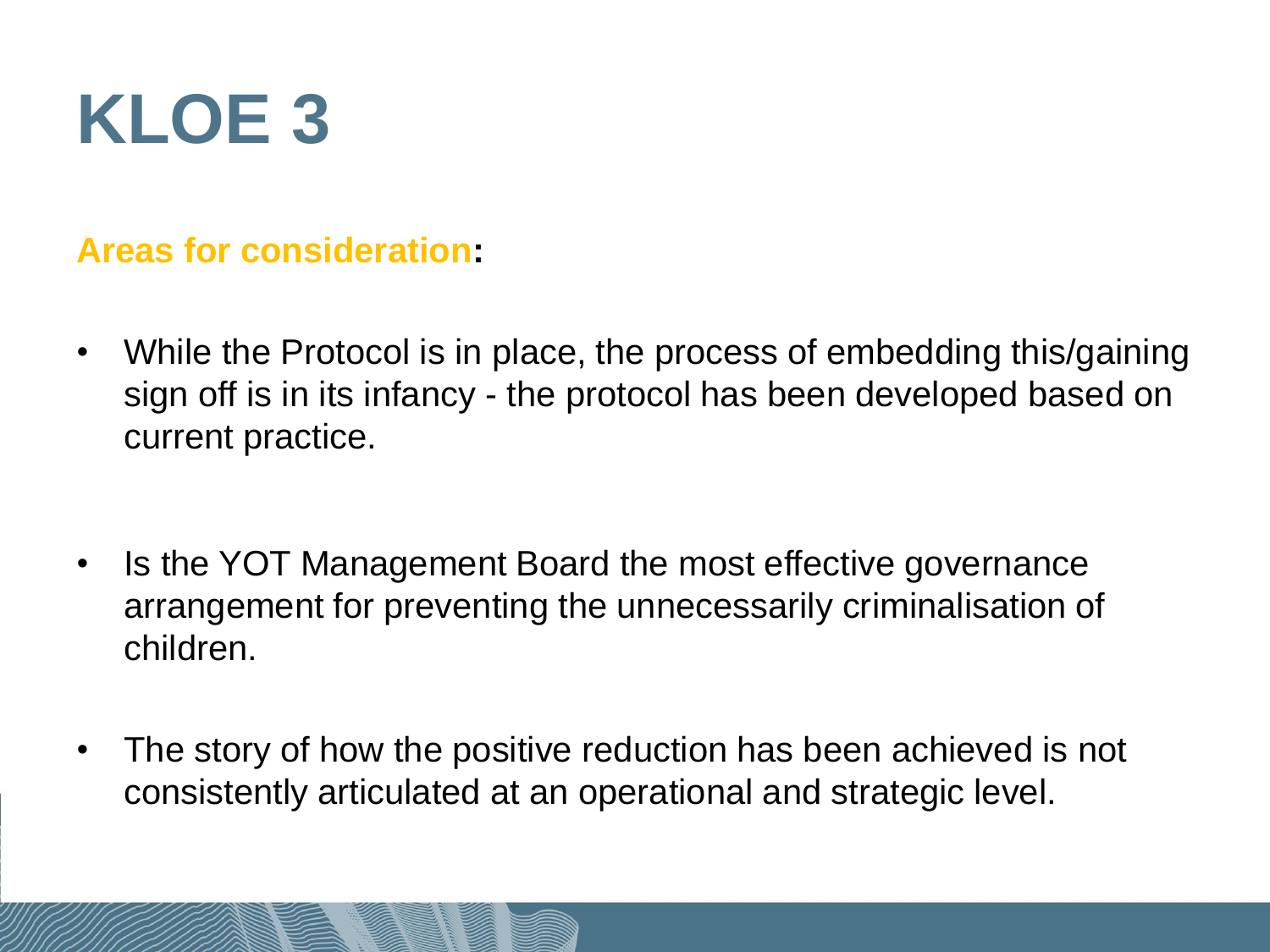#### **Early help partnership working and the impact this has locally on first time entrants (KLOE 4)**

#### **Strengths:**

- **Strong integration** of YOS into other operational areas: inclusion panels; Evolve; practice leads; OOC decision making.
- **Strong partnerships** with a focus on achieving good outcomes for Rotherham children.
- **Efficiency of the triage and panel process** multi-agency and well attended.
- **Information sharing with community-based partners**, such as housing dept translating to quick community response (Operation Keep Safe).
- **Joint supervision**, where Early Help & Social Care are involved with children and families.
- **Culture of early intervention** and **keeping children out of Court**

#### \*OOC= Out of Court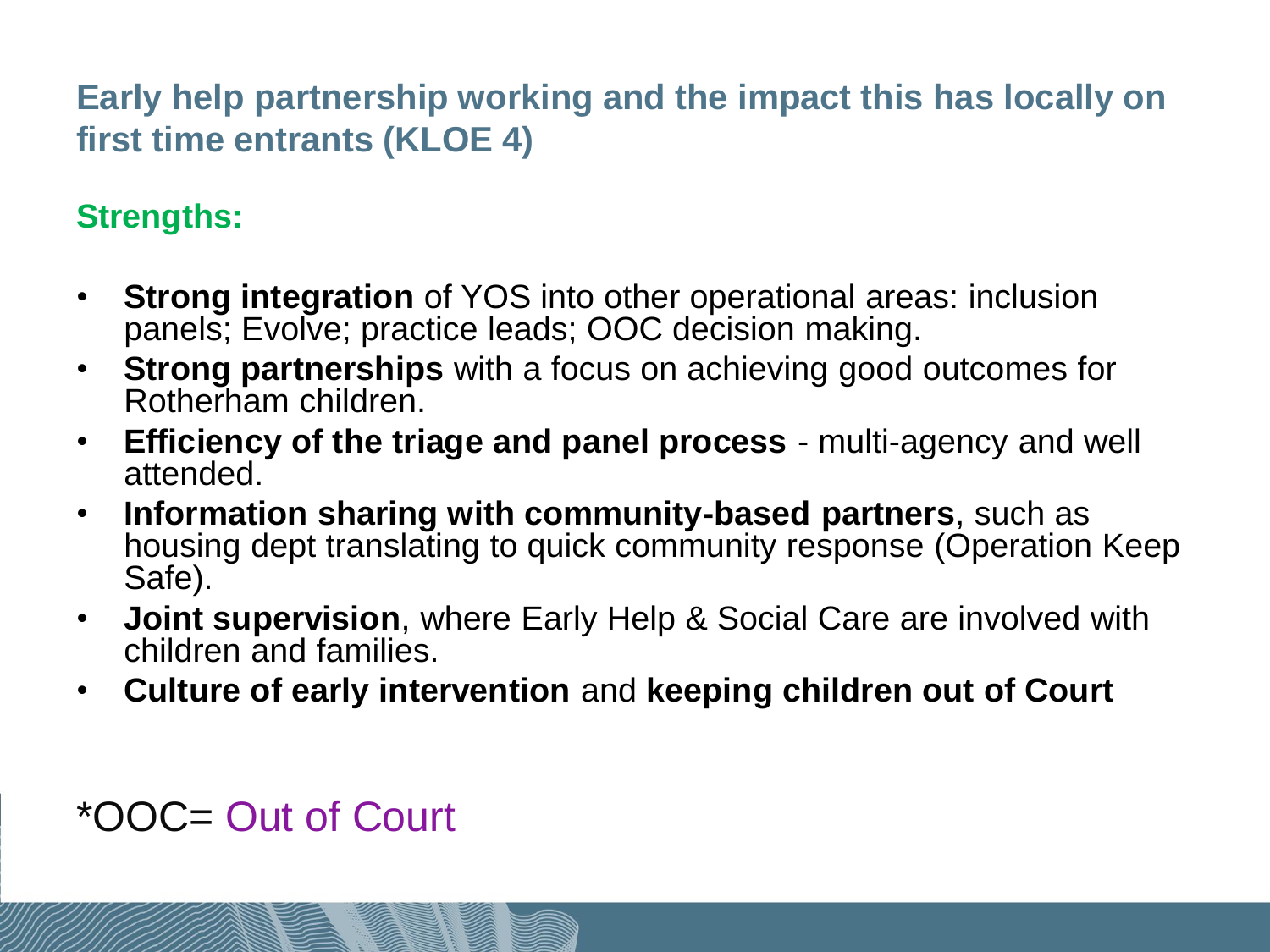### **KLOE 4**

#### **Areas for consideration:**

- Health pathways do not enable expedited intervention to CYP open to YJS. Delays in assessments and interventions for YJ children.
- Focusing on children who are ASB, NFA, RUI or arrested to identify the potential FTE's and triage/intervene. \*(Opportunities to horizon scan to capture future cohorts of FTE's)
- Linking work around OOCD, screening and assessment to new HMIP standards issued in 2021.
- Early Help do they need to be attending the Triage meeting?
- Understanding what are the common features of recent cohorts of FTE's through analysis and presenting at the Board to enable collaborative problem solving

ASB = Anti Social Behaviour OOCD = Out Of Court Disposals  $YJ =$  Youth Justice NFA = No Further Action RUI = Released Under Investigation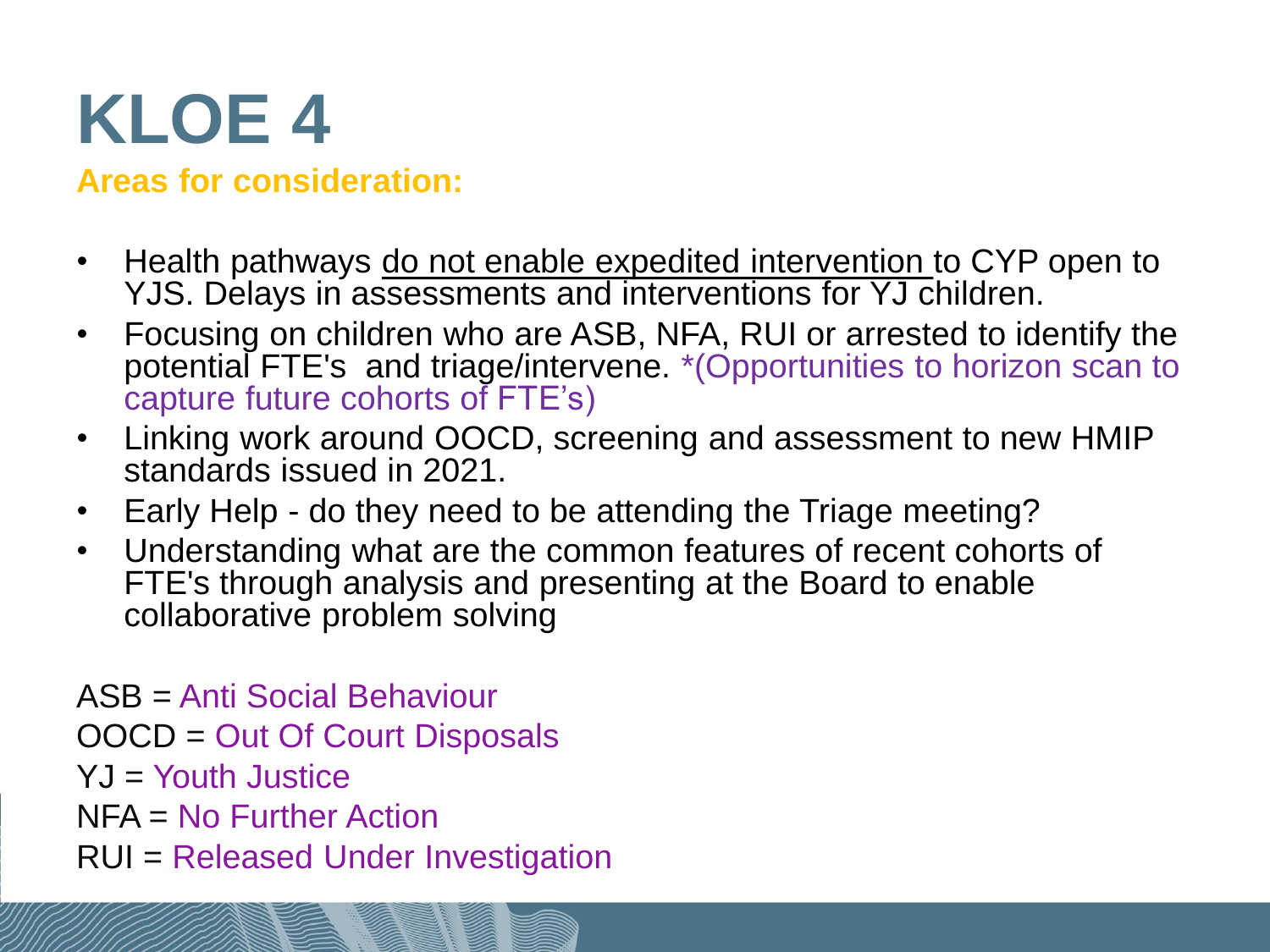# **Other positives**

- Rotherham's mechanisms for celebrating good practice across the whole of Children's Services (Monday Matters, Whole Service Events, Friday Reflections etc)
- Commitment in proactive approach by the whole system to early intervention.
- Devon (YOT Apprentice) and the Chance Group – Brilliant!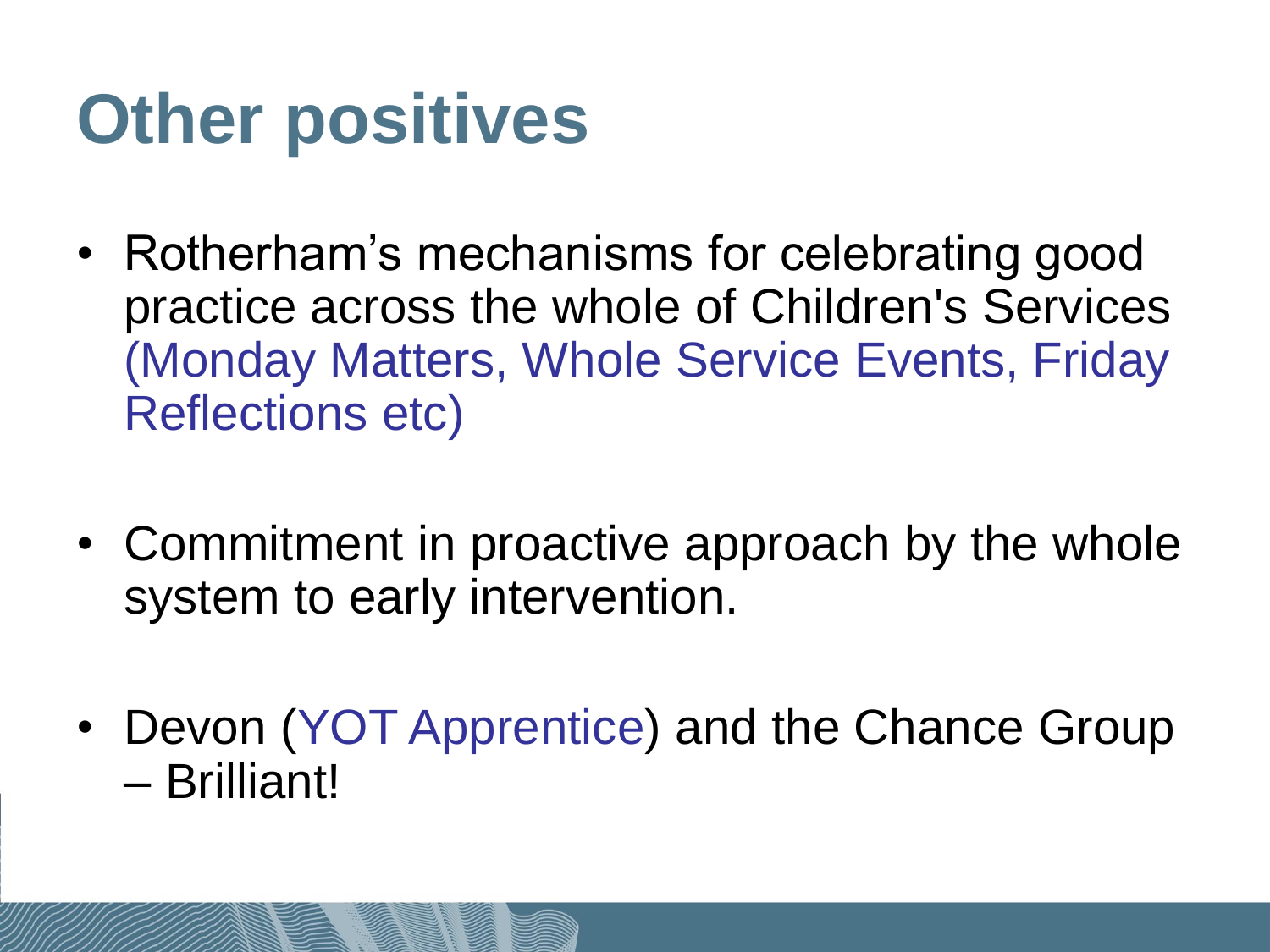### **Recommendations**

- Develop a **new vision and priorities** for the Board
- Mobilise the Board to help **problem solve** and provide specific YJ cohort data to support this
- **Broaden the agenda of the partnership board**
- Know the ongoing narrative around **how the YOT has achieved no YROs and no Custodial Sentences**
- **Senior leaders to make better use of data** to drive performance across the partnership
- Enhance **Board oversight of effectiveness of OOCD decision making** across the partnership regularly.
- Needs to be **further mechanisms in place to hold partners to account** by agreeing actions and plans.
- **Widen the triage process** to include cohorts of children who are at risk of becoming FTE's
- While the **use of two systems** (CORE / EHM) appears well embedded, this may be impacting on consistent and up to date recording for the YOT
- Consider a **launch event for the Unnecessary Criminalisation Strategy**
- **Develop a clear training plan for staff and partners**
- **Update the Risk Management Policy**
- **Continue to Audit** (Thematic, across departments, crosscutting, multi-agency)

\*CORE / EHM = Case Management Systems \*YROs = Youth Rehabilitation Orders